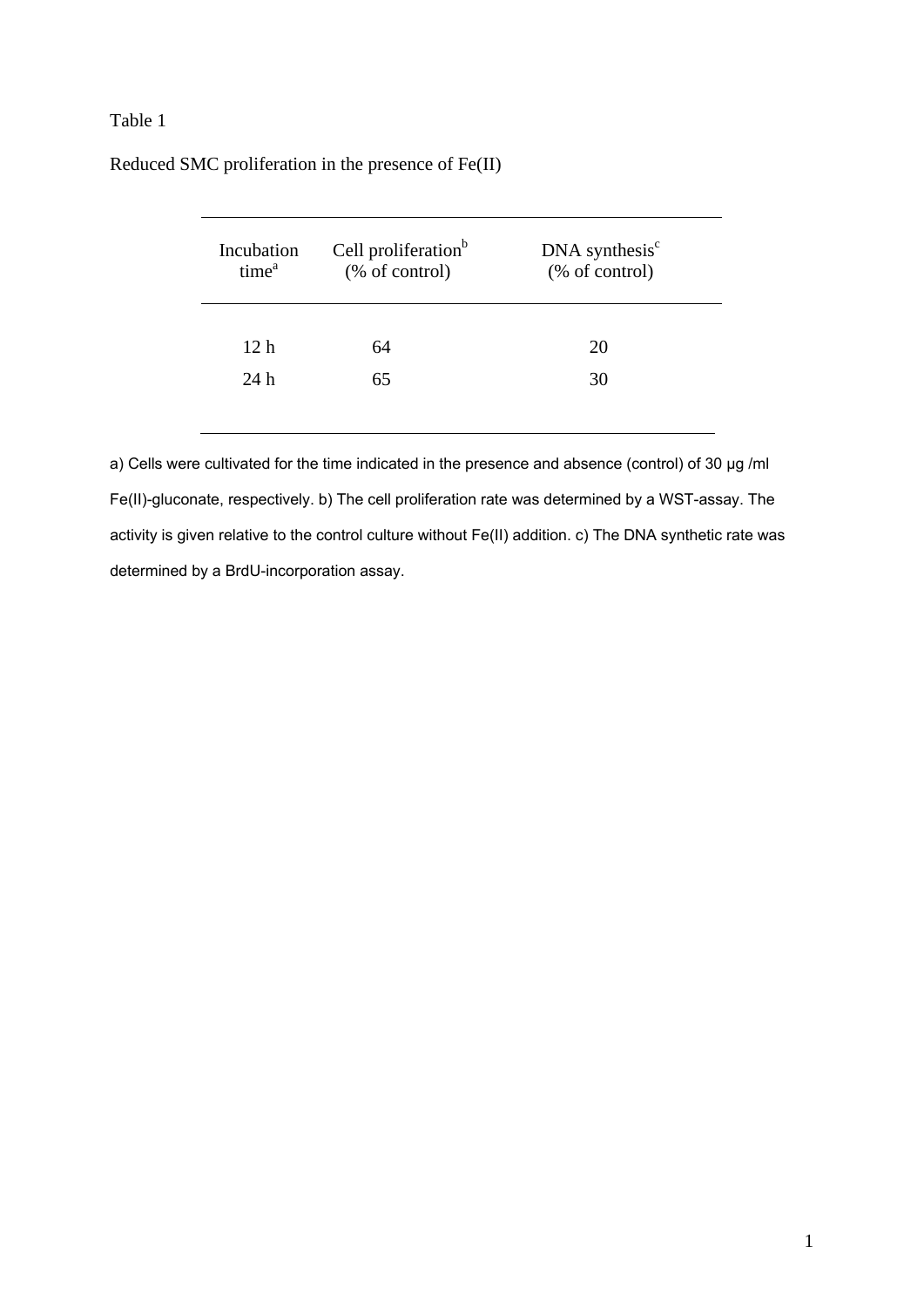## Table 2

Specificity of the cellular response to excess Fe(II)

| Gene                                                                                                                             | Fold-change <sup>a</sup>        |                                 |  |
|----------------------------------------------------------------------------------------------------------------------------------|---------------------------------|---------------------------------|--|
|                                                                                                                                  | 12                              | 24                              |  |
| <b>Transferrin Rezeptor CD71</b><br>Ferritin, light polypeptide<br>Ferritin, heavy polypeptide 1<br>Transferrin<br>Ceruloplasmin | 0.15<br>1.1<br>11<br>3.7<br>1.3 | 0.18<br>1.8<br>2.3<br>0.6<br>12 |  |

<sup>a</sup> Signal intensity obtained from the Fe(II) treated culture relative to the control culture.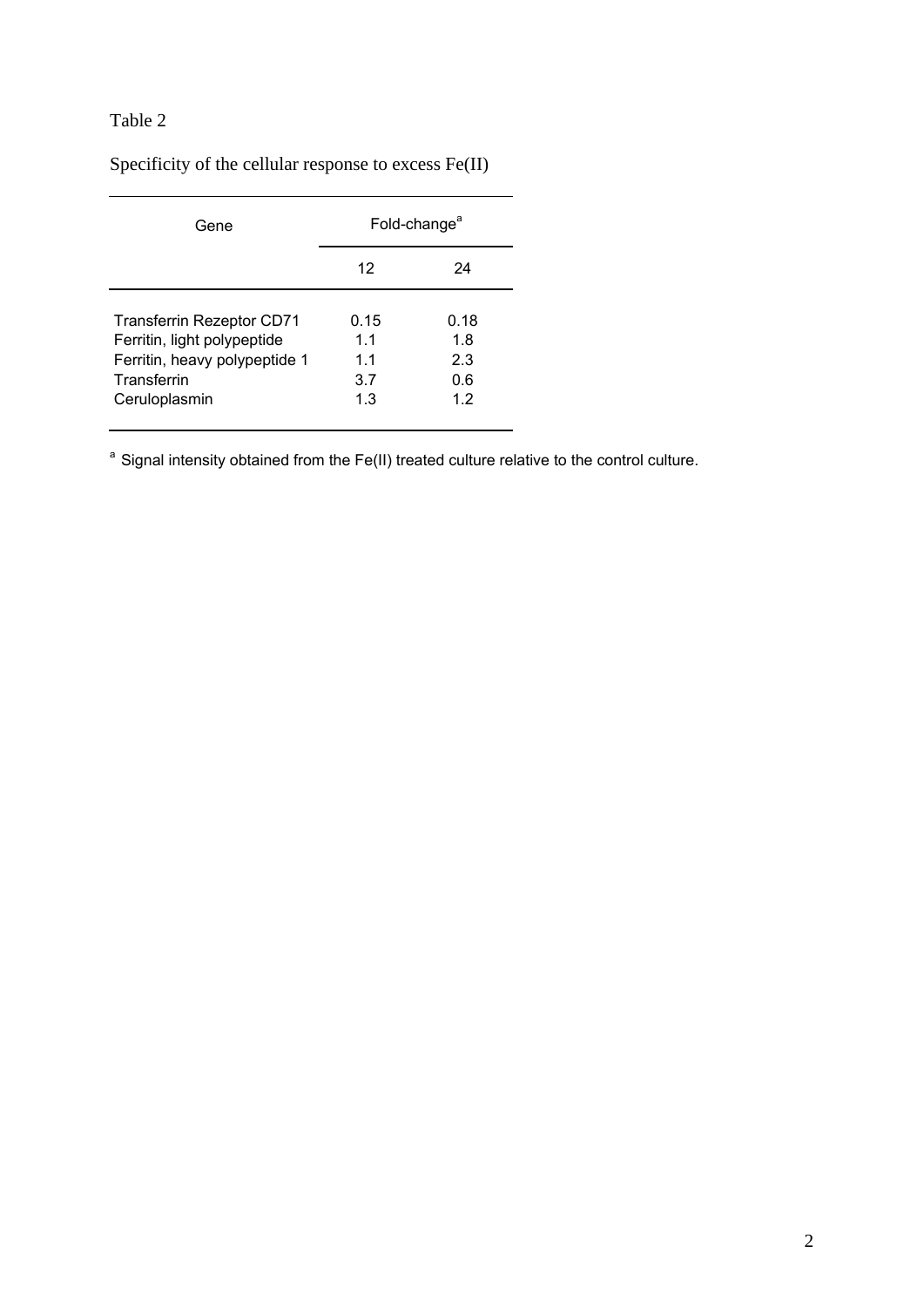## Table 3.

The most significant down regulated biological process categories

| Category                             | EASE score <sup>a</sup> | Genes <sup>'</sup> |
|--------------------------------------|-------------------------|--------------------|
|                                      |                         |                    |
| mitotic cell cycle                   | 3,88E-26                | 46                 |
| cell proliferation                   | 3,22E-23                | 72                 |
| cell cycle                           | 2,74E-21                | 57                 |
| DNA replication and chromosome cycle | 1,75E-16                | 28                 |
| cell growth and/or maintenance       | 1,80E-12                | 119                |
| DNA replication                      | 4,52E-12                | 21                 |
| S phase of mitotic cell cycle        | 5,69E-12                | 21                 |
| mitosis                              | 1,79E-11                | 19                 |
| M phase of mitotic cell cycle        | 2,30E-11                | 19                 |
| nuclear division                     | 1,22E-10                | 20                 |
| M phase                              | 2,43E-10                | 20                 |
|                                      |                         |                    |

 $a^{a}$  Ease Probability score. E: Exponent, power of 10

 $<sup>b</sup>$  Number of regulated genes within each category</sup>